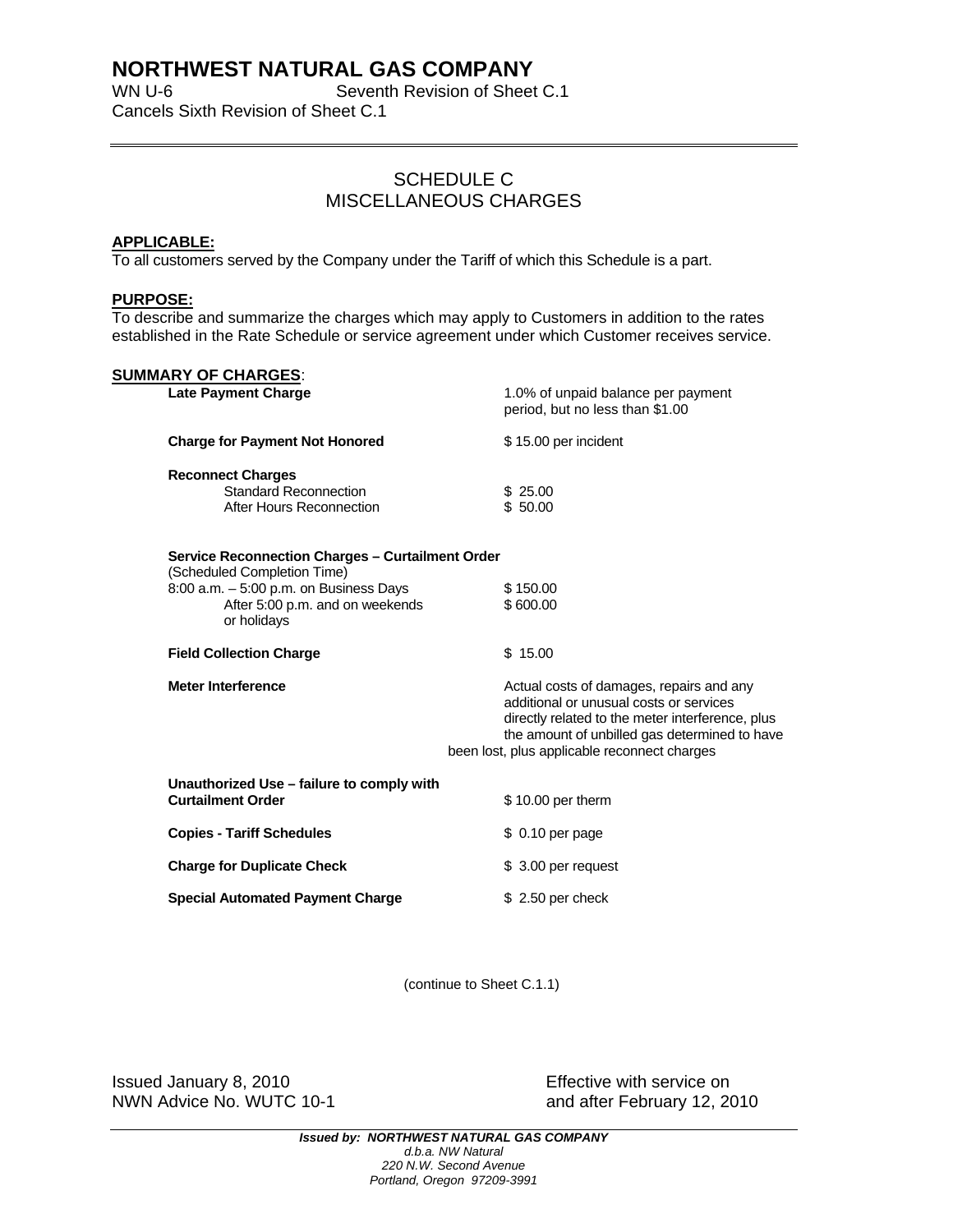## **NORTHWEST NATURAL GAS COMPANY**

WN U-6 First Revision of Sheet C.1.1 Cancels Original Sheet C.1.1

### SCHEDULE C MISCELLANEOUS CHARGES (continued)

#### **SUMMARY OF CHARGES (continued)**:

| <b>Company Provided Utility Pathway for New Construction (Schedule E)</b>                                   |                                                                                                 |  |  |  |
|-------------------------------------------------------------------------------------------------------------|-------------------------------------------------------------------------------------------------|--|--|--|
| Main Trench (all classes) - no obstructions<br>Main Trench (all classes) - through hard surface             | $$4.00$ per foot<br>\$36.00 per foot                                                            |  |  |  |
| Service Trench (Commercial) – no obstructions<br>Service Trench (Commercial) – through hard surface         | $$4.00$ per foot<br>\$36.00 per foot                                                            |  |  |  |
| Service Trench (Residential) – First 47 feet or less<br>Service Trench (Residential) – Greater than 47 feet | \$273.00 each<br>$$6.00$ per foot                                                               |  |  |  |
| Additional cost (all classes) for rock excavation                                                           | \$ 6.00 per foot in length/per<br>foot in depth                                                 |  |  |  |
| Service Guarantee fee on Company Provided Utility Pathway<br>for New Construction (Schedule E)              | \$100.00                                                                                        |  |  |  |
| Wasted Trip fee on Applicant Provided Utility Pathway for<br><b>New Construction (Schedule E)</b>           |                                                                                                 |  |  |  |
| Main Trench (all classes)<br>Service Trench (Commercial)<br>Service Trench (Residential)                    | \$266.00 each additional trip<br>\$266.00 each additional trip<br>\$143.00 each additional trip |  |  |  |
| <b>Optional – Residential Customer Requested Non-AMR Meter</b><br>One-time installation<br>\$172.00         |                                                                                                 |  |  |  |
| Monthly manual meter read charge                                                                            | \$26.55 per bill                                                                                |  |  |  |

(continue to Sheet C.2)

Issued November 22, 2013 Effective with service on NWN WUTC Advice No. 13-10 **and after January 1, 2014**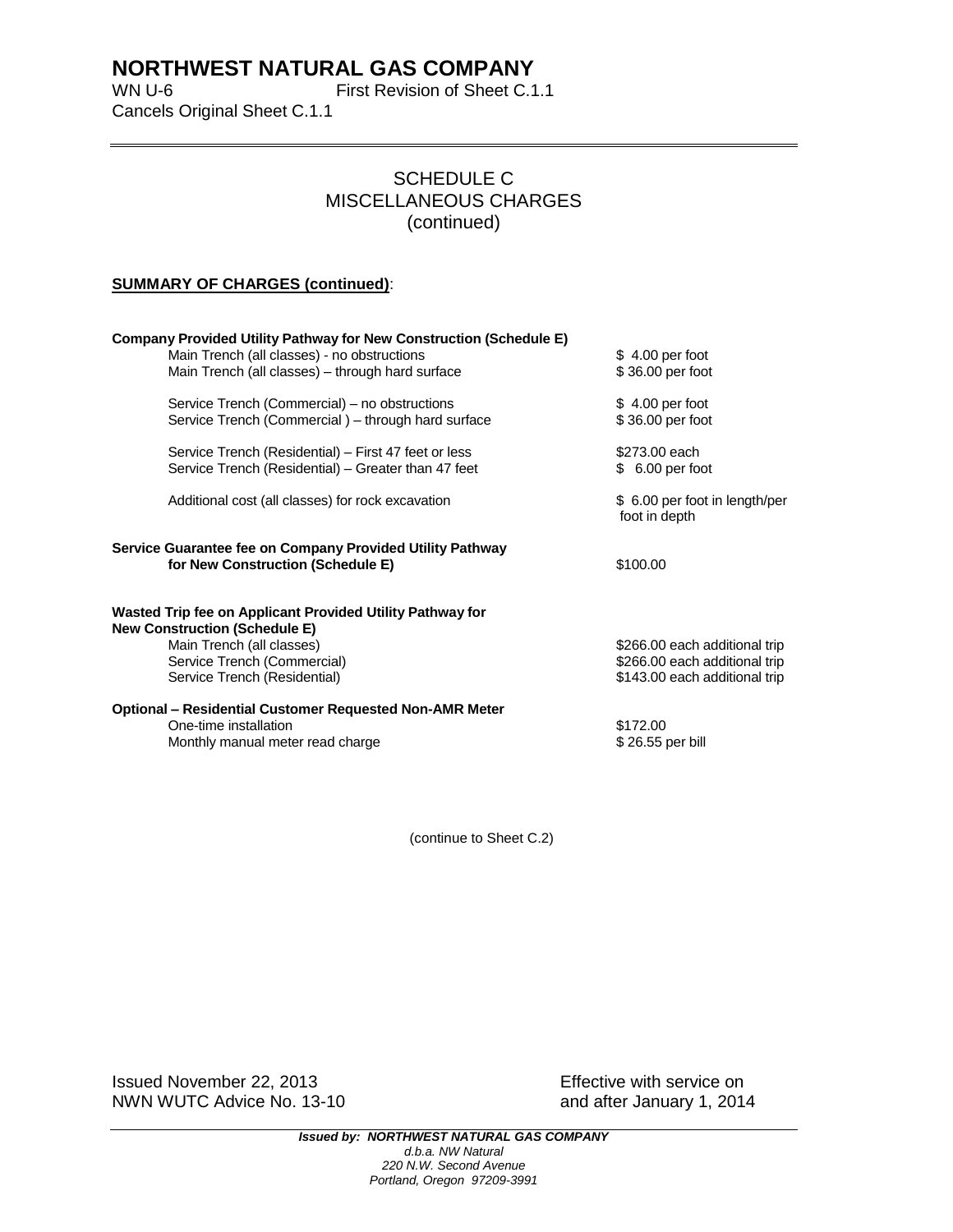## RECEIVED APR. 12, 2022, WA. UT. & TRANS. COMM. ORIGINAL UG-220265

## **NORTHWEST NATURAL GAS COMPANY**

WN U-6 Sixth Revision of Sheet C.2 Cancels Fifth Revision of Sheet C.2

### SCHEDULE C MISCELLANEOUS CHARGES (continued)

#### **DESCRIPTION OF CHARGES:**

**Late Payment Charge**. A late payment charge may be applied to Customer accounts not paid in full each month by the payment due date. The late payment charge will not apply to accounts if the balance is less than \$50.00, or to Equal Pay Plan or Time Payment Plan accounts that are current.

**Charge For Payment Not Honored**. A charge of fifteen dollars (\$15.00) will be applied each time a customer makes a payment on account that is not honored, for any reason, by a bank or other financial institution.

**Reconnection Charges**. A reconnection charge may be assessed for re-establishment of service to customer following the disconnection of service at the meter, or where Customer initiated a seasonal or temporary disconnection of service and is requesting service be restored at the same address within twelve (12) months. Before service will be re-established, all amounts then due and payable, including the reconnection charge, must be paid to Company at the Company's offices prior to 6:00 p.m., or, upon prior arrangement between Company and customer, shall be paid to the Company's representative at the time of visit. The service reconnection options are as follows:

| <b>Customer Contact with Company</b>   | Service Reconnection Options                  | Charge |
|----------------------------------------|-----------------------------------------------|--------|
|                                        |                                               |        |
| Monday-Thursday 7:00 a.m. to 6:00 p.m. | By 5:00 p.m. of the next day $*$              | \$25   |
|                                        | Same Day after 5:00 p.m.**                    | \$50   |
| Monday-Thursday after 6:00 p.m.        | None ***                                      | N/A    |
| Friday before 3:00 p.m.                | By 5:00 p.m. of the next day (Saturday) *     | \$25   |
|                                        | Same Day after 5:00 p.m.**                    | \$50   |
| Friday 3:00 p.m. to 6:00 p.m.          | By the end of the next Business Day (Monday)* | \$25   |
|                                        | Friday after 6:00 p.m.**                      | \$50   |
|                                        | Saturdav**                                    | \$50   |
| Monday-Friday after 6:00 p.m.          | None***                                       | N/A    |

\* Standard Reconnection. This time frame is subject to change for any cause not reasonably within the control of the Company. If the next day is a state-recognized holiday, then it will be the next Business Day

\*\* After Hours Reconnection.

Applicant must call on next Business Day to schedule the reconnection

#### **Field Collection Charges**.

Disconnect Visit. A charge of fifteen dollars (\$15.00) may be assessed to customer when the Company goes to the premise to disconnect service for non-payment and the visit does not result in termination of service.

Reconnect Visit. A charge of fifteen dollars (\$15.00) may be assessed to customer when the Company is requested to go to the premise to reconnect service after a disconnect at the meter, should the visit not result in reconnection of service due to customer actions or inactions.

#### **COVID-19 Pandemic Exception: The Company shall suspend its collection of Reconnection Charges and Field Collection Charges until 30 days after the Commission issues its Order adopting or otherwise determines these charges in Docket U-210800.**

(T)  $(T)$ 

**Charge For Meter Interference**. When the Company discovers that there has been interference with the meter or its connections at the customer's place of service, such that gas has been used in a manner which prevents it from being registered accurately on the meter, customer will be required to pay the cost of any repairs, replacement, or prevention devices required to be installed by the Company as a result of said interference, plus the amount of any unbilled gas determined to have been lost as a result of customer's interference, at the rates specified in the schedule under which customer took service at the time of the incident.

(continue to Sheet C.3)

NWN WUTC Advice No. 22-02

Issued April 12, 2022 Effective with service on *BY AUTH. OF LSN ORDER 01 OF WASH. UTILITIES & TRANSPORTATION COMM. DOCKET UG-220265* and after May 12, 2022 March 31, 2022

*Issued by: NORTHWEST NATURAL GAS COMPANY*

*d.b.a. NW Natural*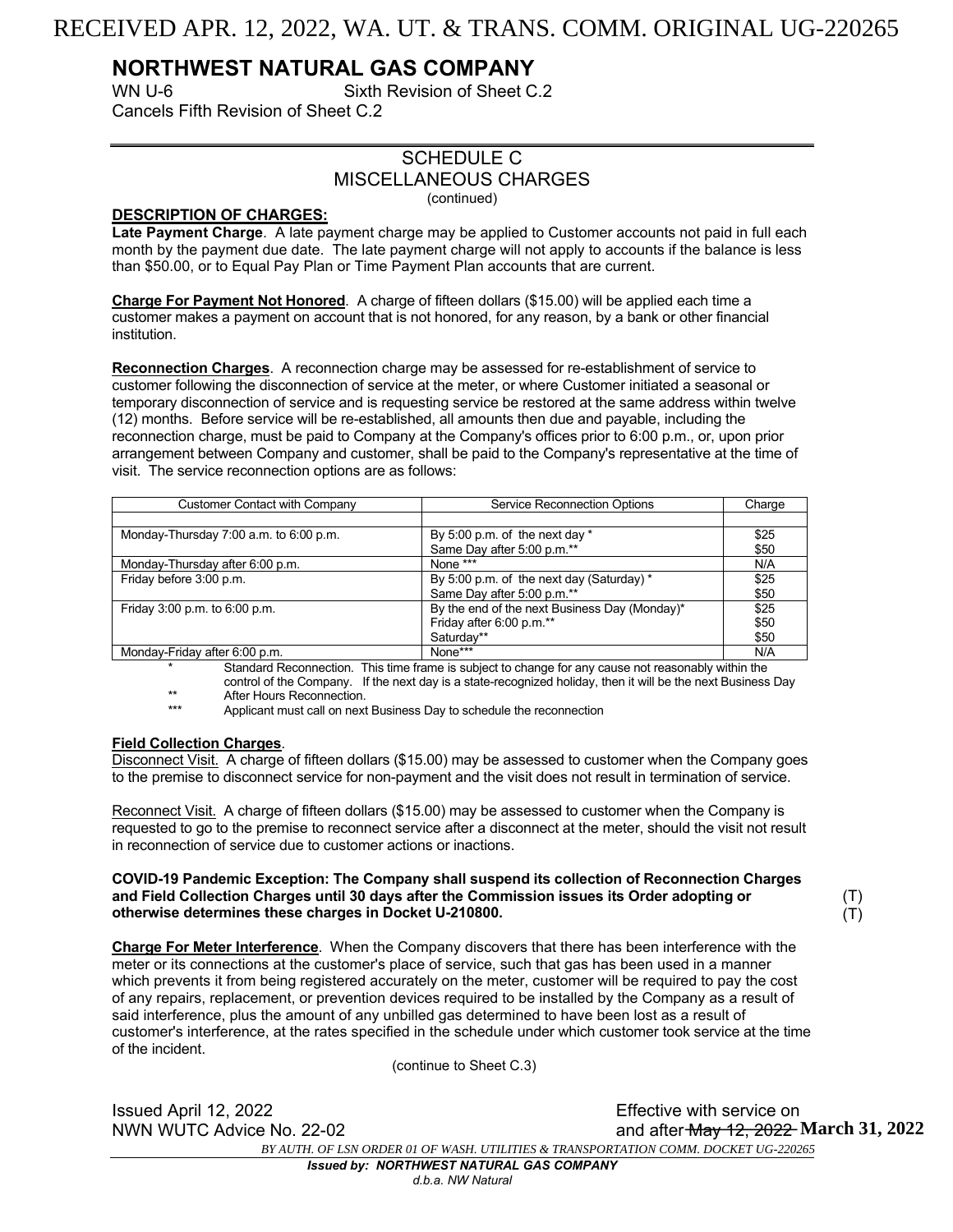### SCHEDULE C MISCELLANEOUS CHARGES (continued)

#### **DESCRIPTION OF CHARGES:**

#### **Charge For Meter Interference** (continued):

The amount of unbilled gas will be determined as the difference between what the meter registered at the time interference was discovered by the Company and the amount of gas Company estimates the customer would have used, based on previous usage history at the Premise*,* for the time period in question.

**Charge For Unauthorized Use**. A charge will be assessed on any gas taken by a Customer in excess of that allowed under a Curtailment Order. The Charge will be in addition to all applicable Rate Schedule charges on the gas volumes taken.

**Service Restoration Charges – Curtailment Order**. A charge will be assessed to restore service to an Interruptible Customer where the Customer is requesting that service be restored following disconnection due to Customer's failure to comply with a Curtailment Order. Before service will be restored, all amounts then due and payable, including the service restoration charge, must be paid to Company at the Company's offices prior to 5:00 p.m., or, upon prior arrangement between Company and Customer, shall be paid to the Company's representative at the time of visit.

**Charge For Copies Of Tariff Rate Schedules**. The Company will provide to any customer, upon request, a copy of the schedule(s) under which they currently receive service, free of charge.

A complete Tariff, or any portion thereof, will be provided to any individual or business enterprise requesting same, for an initial charge of \$0.10 per page. Tariff Change Notifications (TCN's) will be provided to those paying the initial charge at no additional cost.

(continue to Sheet C.4)

Issued June 26, 2009 Effective with service on NWN Advice No. WUTC 09-6 and after July 31, 2009